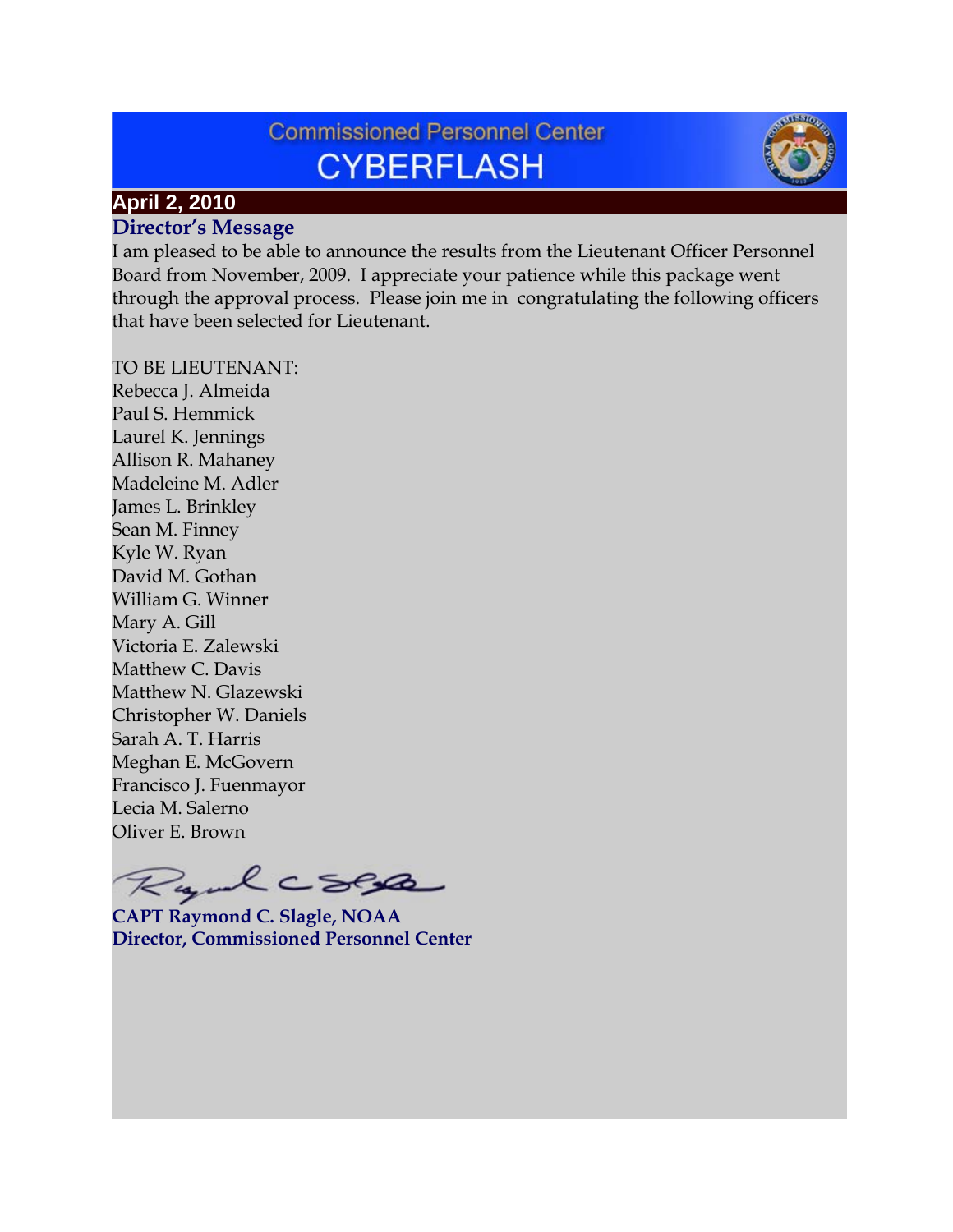## **Announcements**

## **Update Assignment Preferences**

All officers are reminded to update your assignment preferences using your OPF online.

### **Untucked ODU Update**

In preparation of rolling out the NOAA Corps Untucked Operational Dress Uniform (ODU), Mr. Gregory Raymond and LTJG Brian Prestcott visited the U.S. Coast Guard's Uniform Distribution Center (UDC) in New Jersey. Production of the new uniforms is progressing and the Untucked ODU will be rolled out on May 15th. Once the untucked ODU is available, there will be a one-year transition period during which the tucked UDO will still be authorized for wear. Officers will be able to purchase the Untucked ODU via the UDC website. Embroidered NOAA Corps-specific insignia items for the uniform, such as SWO, CAS, and wings will be available through this website on a separate NOAA Corps page.

## **OPF Changes**

We are making huge strides to provide better customer service and better access to your Official Personnel File (OPF) and Official Medical File (OMF). Some of you will have noticed that all your records have been converted to PDF. The conversion process is still proceeding and will be completed shortly. You will also start to see the documents being labeled. The officers in the established upcoming promotion zones will have their documents labeled first and then the rest of the Corps.

There is also a new way to submit medical documents and through your OPF. In the OPF medical history section you will find a button labeled "Add New Document". This is the preferred method for submitting medical records. When submitting records (medical or personnel), please only submit PDF documents, and make sure your name is on the top of each page of all documents (write your name on top of the page, if necessary).

In the next seven days, we will also be releasing the new OPF/OMF directive. This directive will provide clear guidance on what are acceptable documents to be submitted to your OPF and OMF. Some of the major changes are listed below:

-Official School transcripts only (no grade reports will be accepted)

-No email correspondence will be accepted

-Personal Biography (most recent only)

-Annual Training (most recent only)

Any questions can be sent to Mr. Raymond, Chief, Officer Personnel Management Division.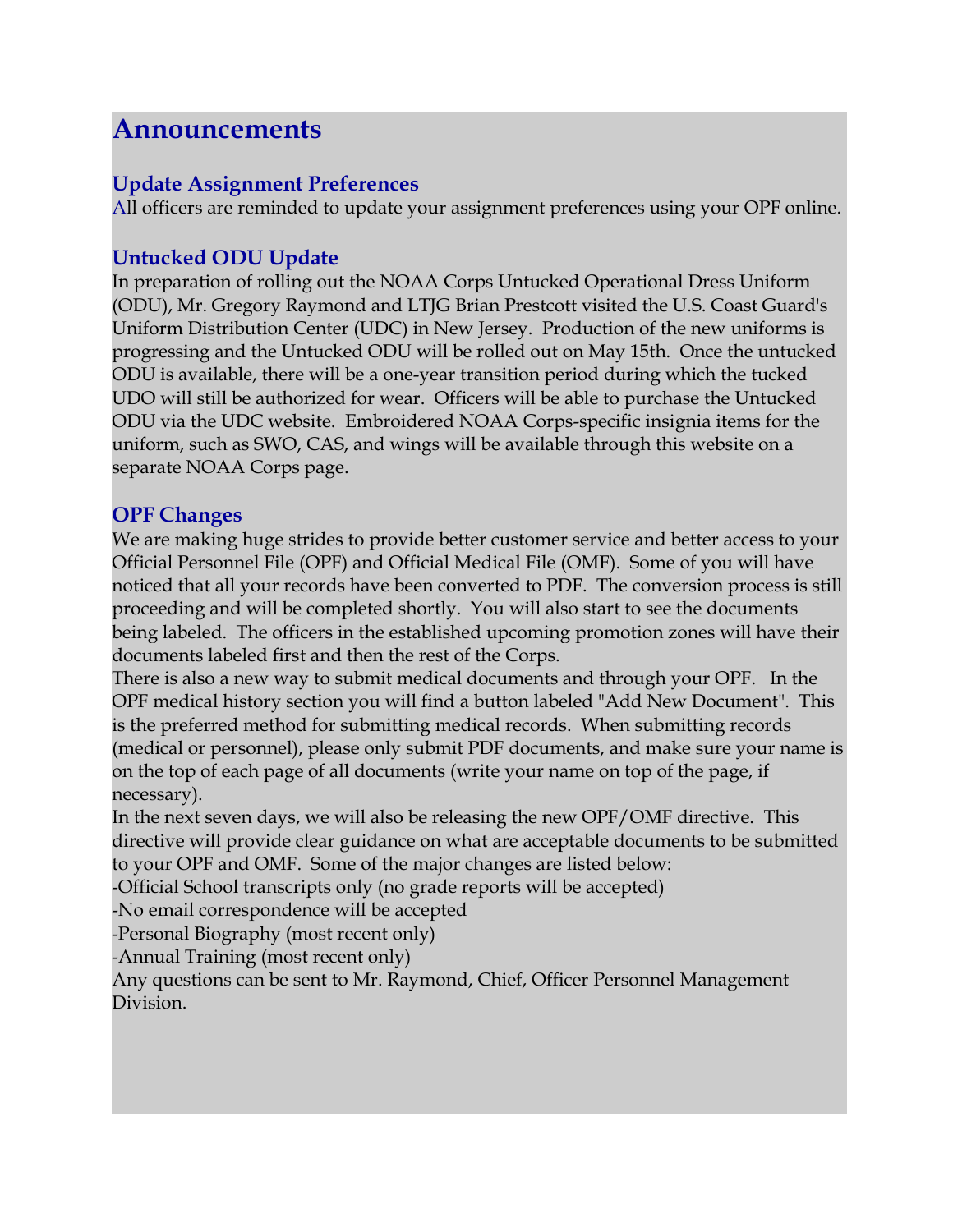## **Association of Commissioned Officers Washington D.C. Section - 2010 Dues Drive is Open**

To help raise funds for future Association of Commissioned Officers activities, we are conducting the annual dues drive. Dues may be paid electronically via the Cutter Agent web site [\(http://www.cutteragent.com/\)](http://www.cutteragent.com/) by clicking on the NOAA Corps tab and then selecting "Annual Dues/ACO DC Chapter Dues". We asks that dues be paid at your earliest convenience, as the money received is used to support the Anniversary Dinner and other activities.

### **ACO Scholarships -- Call for Applications**

The Executive Committee of National ACO Scholarships, Inc. has issued its annual call to high school seniors and college undergrads for applications for scholarship awards for the 2010/2011 academic year. The two-page application form is available on the "Resources" page of the NOAA Officer Family Association website [\(www.nofaweb.org\)](http://www.nofaweb.org/), under the heading "National ACO Scholarships, Inc." Application forms may also be obtained by contacting Secretary/Treasurer Captain Dave Peterson, NOAA (Ret), by phone (301-921-6357) or email [\(kmpdhp@comcast.net\)](mailto:kmpdhp@comcast.net). Complete application packages should be sent to the corporation's post office address (on the application form) and should be postmarked this year no later than Friday, April 30, 2010.

## **Uniform Guidance -- Wearing of ODUs**

As Commissioned Officers we represent not only ourselves when we wear the uniform, we represent the NOAA Corps, OMAO, and NOAA to everyone we encounter. In the case of the Operational Dress Uniform we also, by default, represent our sister service, the U.S. Coast Guard.

**\_\_\_\_\_\_\_\_\_\_\_\_\_\_\_\_\_\_\_\_\_\_\_\_\_\_\_\_\_\_\_\_\_\_\_\_\_\_\_\_\_\_\_\_\_\_\_\_\_\_\_\_\_\_\_\_\_\_\_\_\_\_\_\_\_\_\_\_\_\_**

In order to present our service in the best light possible we should take the time to fix those little things that always seem to "pop-up" on our uniforms, namely our collars and pocket flaps. This can easily be done using an iron and pressing them down on a hard surface. Make sure to use the setting between synthetics and cotton, on the iron, preferably with a little steam coming out.

Press hard on the corners, with either a thin piece of cloth between the iron and the ODU to prevent the ODU from becoming "shiny," or try turning the ODU inside out and ironing, but that can make it difficult to really push down on the pocket flaps. After running an iron over the pockets and the rest of the fabric on both the trousers and shirt, lay the collar out flat, without metal rank insignia on, and iron flat as well. If you have sew-on insignia make sure you run the edge of the iron along the edge of the insignia to get the little wrinkles out.

Remember, military creases are not authorized on the shirt, except down the outer side of the sleeve; they are optional on the trousers, though our counterparts in the Coast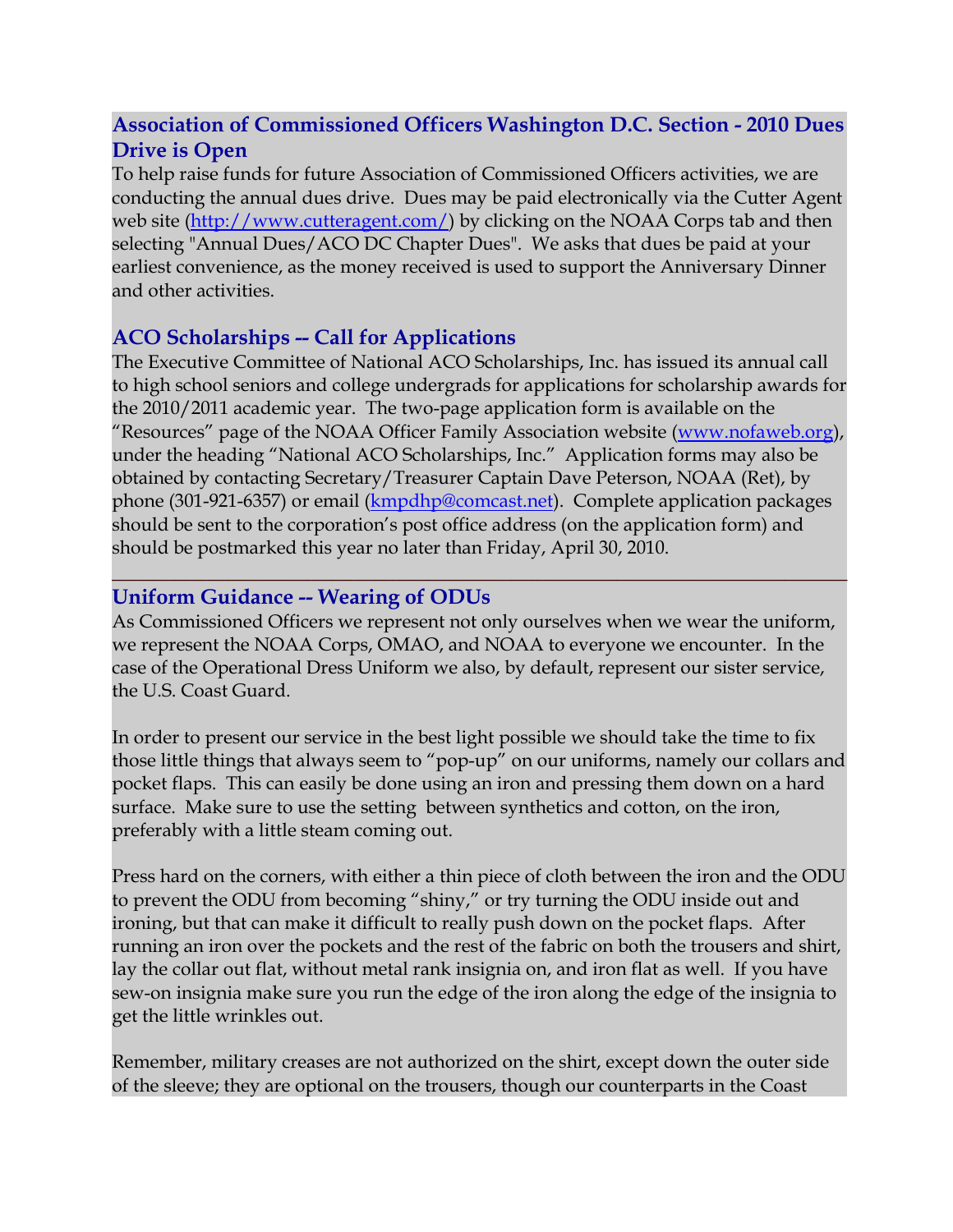Guard so not crease their trousers. Let's utilize this information to show our fellow service brethren, our colleagues within NOAA, and the Citizens whom we serve the pride we have in being Commissioned Officers in the service of the United States!

**\_\_\_\_\_\_\_\_\_\_\_\_\_\_\_\_\_\_\_\_\_\_\_\_\_\_\_\_\_\_\_\_\_\_\_\_\_\_\_\_\_\_\_\_\_\_\_\_\_\_\_\_\_\_\_\_\_\_\_\_\_\_\_\_\_\_\_\_\_\_**

### **Upcoming Uniform and Awards Board Meetings**

April 13, 2010

#### **Approved Retirements/Resignations/Separations**

The following officers have approved retirements, resignations, or separations. Be sure to thank them for their service to NOAA and nation and wish them the best the next time you see these officers!

| LTJG Rebecca J.-R. Almeida       | June 1, 2010       |
|----------------------------------|--------------------|
| LCDR James A. Bunn, II           | June 1, 2010       |
| <b>LCDR Andrew A. Hall</b>       | June 30, 2010      |
| LT David A. Strausz              | July 31, 2010      |
| CDR Andrea M. Hrusovsky          | August 1, 2010     |
| LTJG Allison R. Mahaney          | August 15, 2010    |
| <b>CDR Michael S. Weaver</b>     | September 1, 2010  |
| LT Amanda M. Hancock             | September 15, 2010 |
| LT Jason R. Saxe                 | September 15, 2010 |
| CDR Paul L. Schattgen            | October 1, 2010    |
| CDR Carl R. Groeneveld           | June 1, 2011       |
| <b>CAPT Michael D. Francisco</b> | August 1, 2011     |

## **On the Horizon**

| Feb 15 - Jun 22, 2010 | A-School for BOTC 116, Kings Point, NY  |
|-----------------------|-----------------------------------------|
| Apr 6 - Apr 30, 2010  | PSSO/REFTRA (D-School), Kings Point, NY |

**\_\_\_\_\_\_\_\_\_\_\_\_\_\_\_\_\_\_\_\_\_\_\_\_\_\_\_\_\_\_\_\_\_\_\_\_\_\_\_\_\_\_\_\_\_\_\_\_\_\_\_\_\_\_\_\_\_\_\_\_\_\_\_\_\_\_\_\_\_\_**